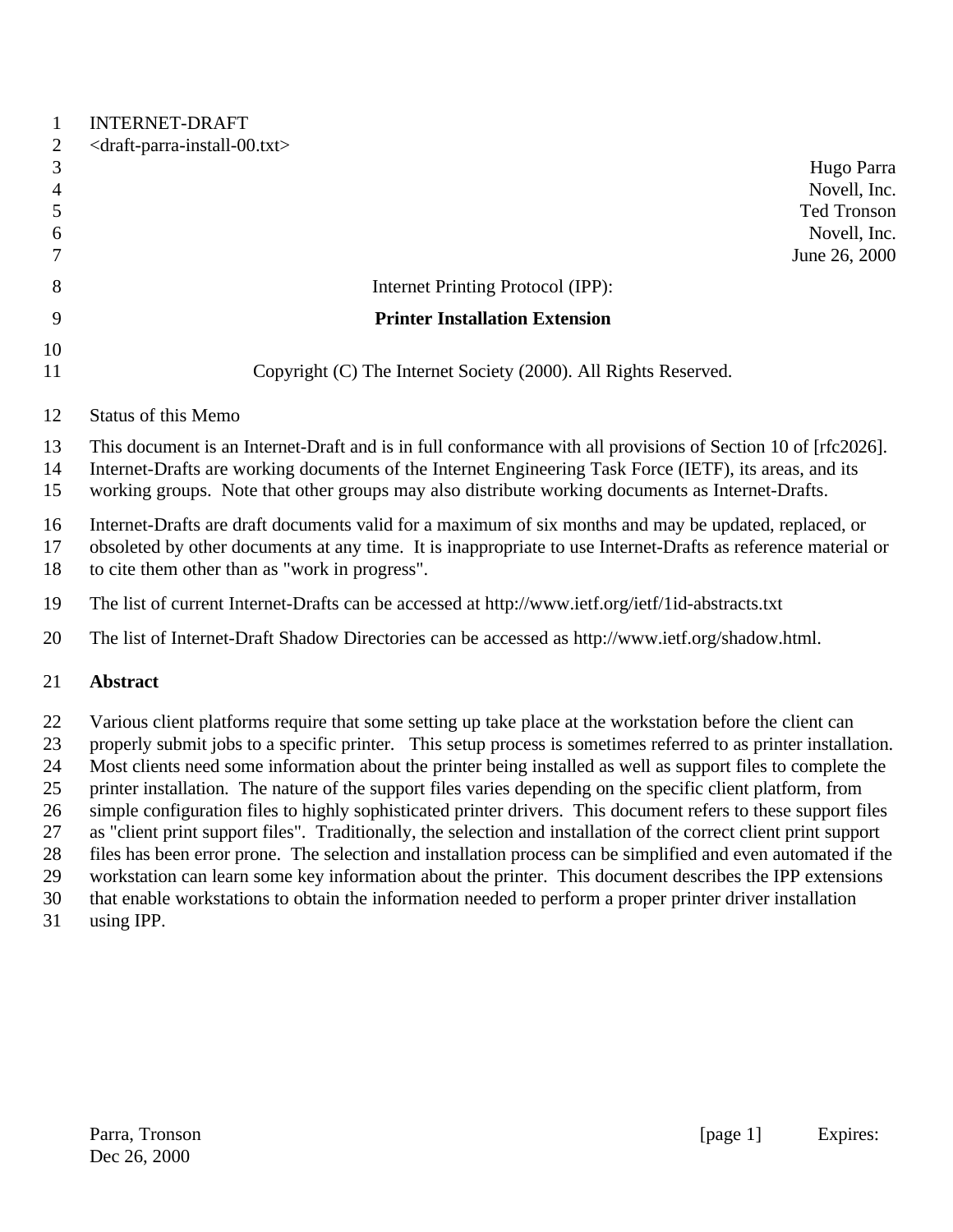- The full set of IPP documents includes:
- Design Goals for an Internet Printing Protocol [RFC2567]
- Rationale for the Structure and Model and Protocol for the Internet Printing Protocol [RFC2568]
- Internet Printing Protocol/1.1: Model and Semantics [ipp-mod]
- Internet Printing Protocol/1.1: Encoding and Transport [ipp-pro]
- Internet Printing Protocol/1.1: Implementer's Guide [ipp-iig]
- Mapping between LPD and IPP Protocols [RFC2569]
- 

The "Design Goals for an Internet Printing Protocol" document takes a broad look at distributed printing

- functionality, and it enumerates real-life scenarios that help to clarify the features that need to be included in
- a printing protocol for the Internet. It identifies requirements for three types of users: end users, operators,
- and administrators. It calls out a subset of end user requirements that are satisfied in IPP/1.0. A few
- OPTIONAL operator operations have been added to IPP/1.1.
- The "Rationale for the Structure and Model and Protocol for the Internet Printing Protocol" document
- describes IPP from a high level view, defines a roadmap for the various documents that form the suite of IPP
- specification documents, and gives background and rationale for the IETF working group's major decisions.
- The "Internet Printing Protocol/1.1: Encoding and Transport" document is a formal mapping of the abstract
- operations and attributes defined in the model document onto HTTP/1.1 [RFC2616]. It defines the
- encoding rules for a new Internet MIME media type called "application/ipp". This document also defines
- the rules for transporting a message body over HTTP whose Content-Type is "application/ipp". This
- document defines a new scheme named 'ipp' for identifying IPP printers and jobs.
- The "Internet Printing Protocol/1.1: Implementer's Guide" document gives insight and advice to
- implementers of IPP clients and IPP objects. It is intended to help them understand IPP/1.1 and some of the
- considerations that may assist them in the design of their client and/or IPP object implementations. For
- example, a typical order of processing requests is given, including error checking. Motivation for some of
- the specification decisions is also included.
- The "Mapping between LPD and IPP Protocols" document gives some advice to implementers of gateways between IPP and LPD (Line Printer Daemon) implementations.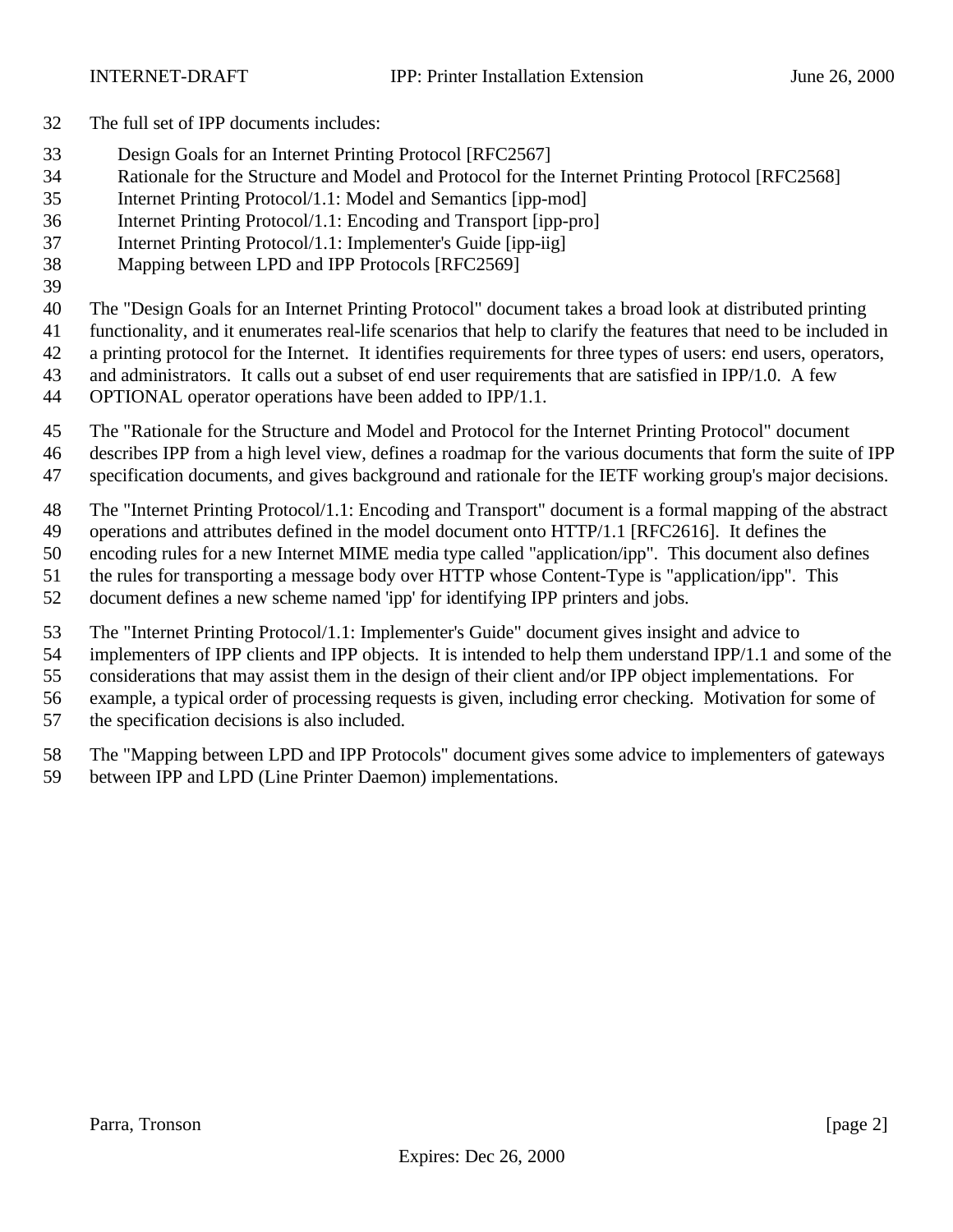61

#### **Table of Contents**

| 62 |     |                                                                     |  |
|----|-----|---------------------------------------------------------------------|--|
| 63 | 2   |                                                                     |  |
| 64 | 3   |                                                                     |  |
| 65 | 3.1 | $"CLIENT-PRINT-SUPPORT-FILES-SUPPORTED" (1SETOF OCTETSTRING(MAX))5$ |  |
| 66 |     |                                                                     |  |
| 67 |     | 3.2.1                                                               |  |
| 68 |     | 3.2.2                                                               |  |
| 69 |     |                                                                     |  |
| 70 |     | 3.3.1                                                               |  |
| 71 |     | 3.3.2                                                               |  |
| 72 | 4   |                                                                     |  |
| 73 | 5   |                                                                     |  |
| 74 | 6   |                                                                     |  |
| 75 |     |                                                                     |  |
| 76 | 8   |                                                                     |  |
| 77 | 9   |                                                                     |  |
| 78 | 10  |                                                                     |  |
| 79 | 11  |                                                                     |  |
|    |     |                                                                     |  |

80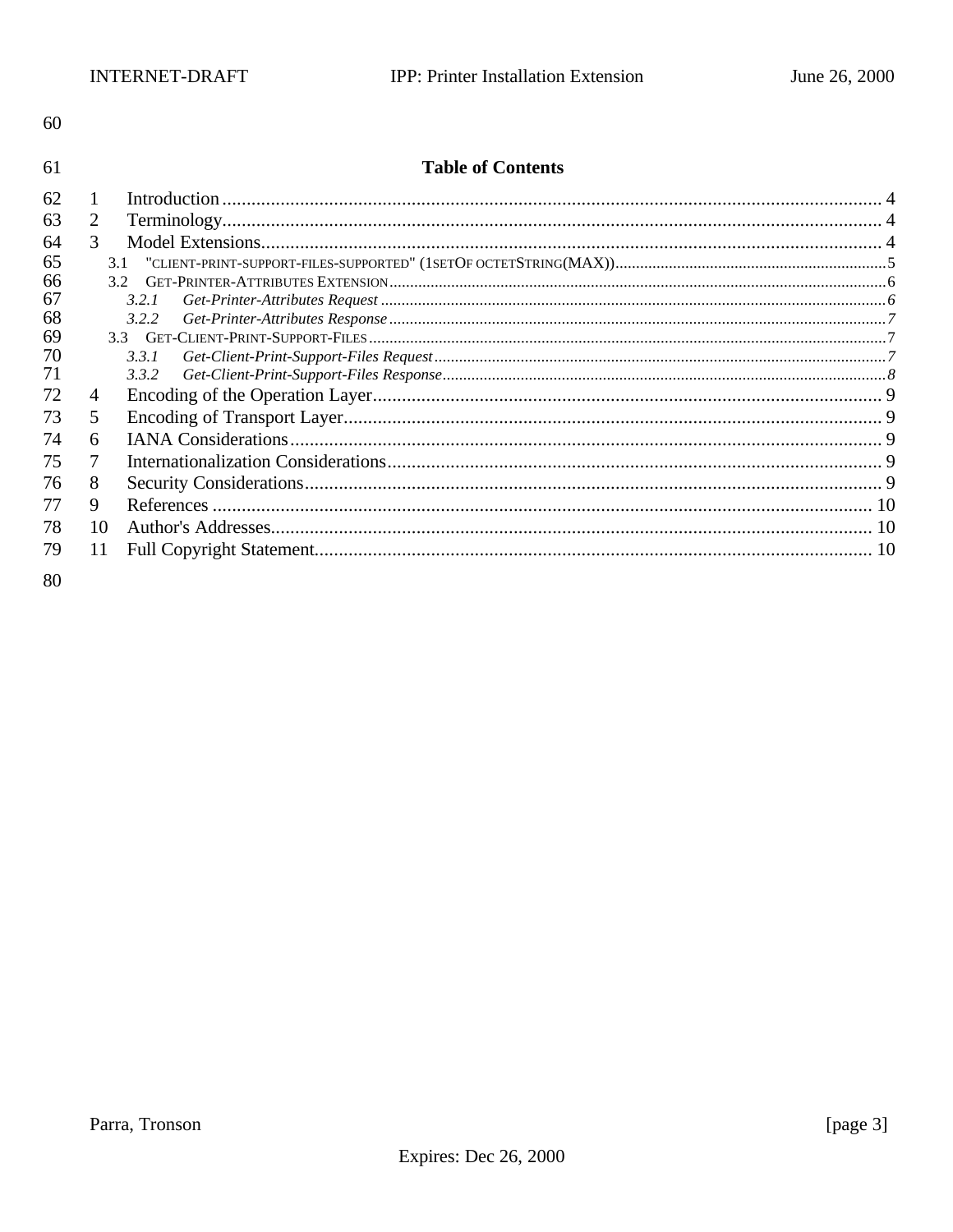### **1 Introduction**

 A common configuration for printing from a workstation requires that some client print support files (e.g., PPD, printer driver files) specific to the target printer be installed on that workstation. Selection and configuration of the appropriate client print support files can be simplified and even automated if the workstation can obtain some key information about the printer. With a few extensions, IPP provides a simple and reliable vehicle for printers to convey this information to interested workstations. The IPP extensions described in this document enable a flexible solution for installing client print support files on workstations running different operating systems and for printers of all makes and models. It allows client print support files to be downloaded from repositories of different sorts. A possible repository for the files is the printer itself. The extensions necessary for getting client print support files from the printer are included in this document.

# **2 Terminology**

 This document uses terms such as "attributes", "keywords", and "support". These terms have special meaning and are defined in the model terminology [ipp-mod] section 12.2.

Capitalized terms, such as MUST, MUST NOT, REQUIRED, SHOULD, SHOULD NOT, MAY, NEED

NOT, and OPTIONAL, have special meaning relating to conformance. These terms are defined in [ipp-

- mod] section 12.1 on conformance terminology, most of which is taken from RFC 2119 [RFC2119].
- This section defines the following additional terms that are used throughout this document:
- REQUIRED: if an implementation supports the extensions described in this document, it MUST support **a REQUIRED feature.**
- OPTIONAL: if an implementation supports the extensions described in this document, it MAY support an OPTIONAL feature.

# **3 Model Extensions**

To assist workstations in the printer installation process, an IPP printer needs to provide the workstation

with information about the client print support files, such as the their name and location/s. This information

needs to match the workstation's specific environment, such as its operating system, preferred natural

- language, and preferred document format.
- The following extensions to the IPP model enable assisted or automated printer installation. This section describes each extension in detail.
- 111 A new REQUIRED printer-description attribute: "client-print-support-files-supported".
- 112 A new REQUIRED Get-Printer-Attributes operational attribute: "client-print-support-files-request".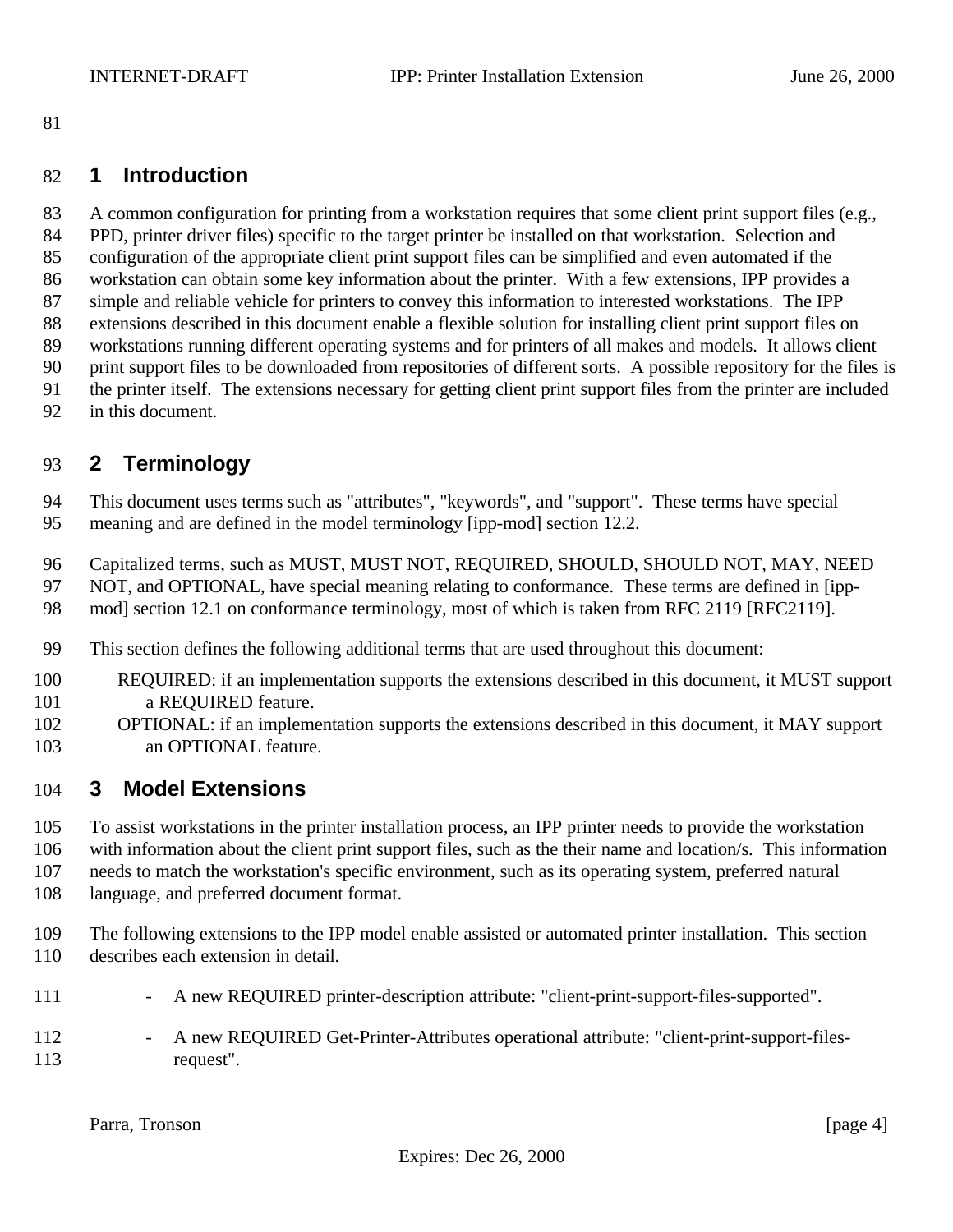114 - A new OPTIONAL printer operation: Get-Client-Print-Support-Files.

### 115 **3.1 "client-print-support-files-supported" (1setOf octetString(MAX))**

116 An IPP Printer uses the REQUIRED printer-description attribute "client-print-support-files-supported" to 117 represent relevant information about the client print support files it supports. Each value is a composite 118 string with well-defined fields. Each value string must be formatted as follows:

- 119 "uri=uri-val< field-name<sub>2</sub>=val<sub>21</sub>,...,val<sub>2p</sub> < ... < field-name<sub>n</sub>=val<sub>n1</sub>,...,val<sub>nq</sub> <"
- 120 Table 1 describes the fields that go into each string.

| <b>Field name</b>   | <b>Field value</b>                                                                                                                                                                                                                                                                                                                                                                                                                                 |
|---------------------|----------------------------------------------------------------------------------------------------------------------------------------------------------------------------------------------------------------------------------------------------------------------------------------------------------------------------------------------------------------------------------------------------------------------------------------------------|
| "uri"               | One REQUIRED string identifying the uri where to obtain the support files for each<br>OS platform, document format, and natural language the printer supports. This<br>MUST be the first field in each value. Examples of uri types that may be found here<br>are FTP, HTTP, and IPP. If the field's value is the string "unknown", the<br>workstation will have to prompt the user for the location of a client print support file<br>repository. |
| "os-type"           | One or more REQUIRED strings identifying the operating system types supported<br>by this set of client print support files. Legal values include the operating system<br>names defined in the IANA document [os-names]. The value "unknown" is a legal<br>value.                                                                                                                                                                                   |
| "document-format"   | One or more REQUIRED strings identifying the document formats supported by<br>this set of client print support files. Valid values are the string representation of the<br>IPP mimeMediaType syntax. The value "unknown" is a legal value.                                                                                                                                                                                                         |
| "natural-language"  | One REQUIRED string identifying the natural language used by this set of client<br>print support files. Valid values are the string representation of the IPP<br>naturalLanguage syntax. The value "unknown" is a legal value.                                                                                                                                                                                                                     |
| "compression"       | One REQUIRED string identifying the mechanism used to compress this set of<br>client print support files. All files needed for the installation of a printer driver<br>MUST be compressed into a single file. Valid values are: "deflate", "gzip",<br>"compress". "none" is allowed but limits the uncompressed client print support file<br>to a single file.                                                                                     |
| "install-file-type" | One REQUIRED string identifying the type of the client print support files. Valid<br>values are: "printer-driver", "ppd", "updf", "gpd".                                                                                                                                                                                                                                                                                                           |
| "install-file-name" | One REQUIRED string identifying the name by which the client print support files<br>will be installed on the workstation. For client print support files of type "printer-<br>driver", this is also the name that identifies this printer driver in an .inf file.                                                                                                                                                                                  |

#### 121 **Table 1. client-print-support-files-supported fields**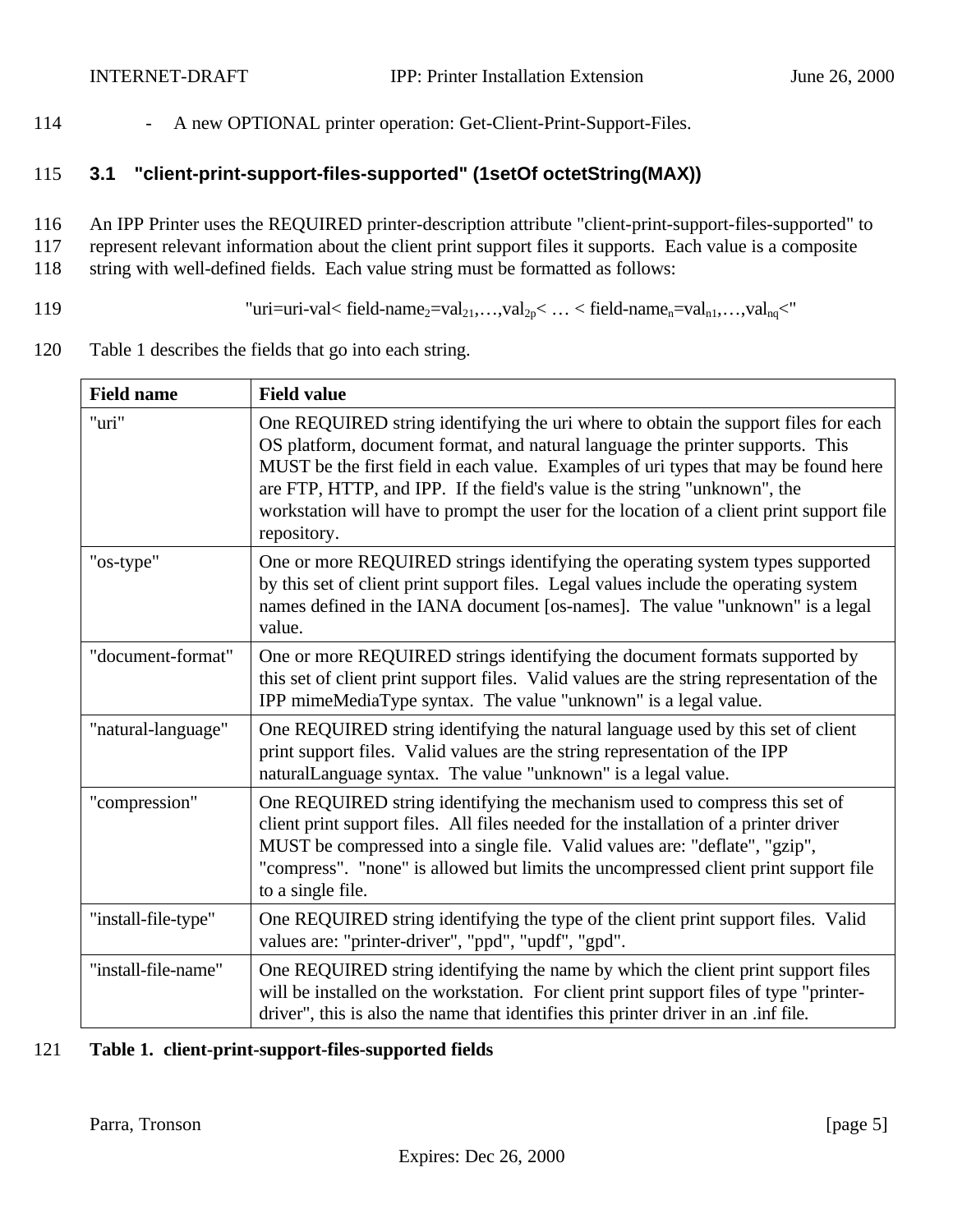- Each value MUST refer to one and only one set of client print support files, even if the files are
- downloadable from various repositories (i.e., are associated with multiple uir's).
- The "client-print-support-files-supported" printer description attribute may be preset at manufacturing time or set via the IPP set-printer-attribute operation or through administrative means outside the scope of IPP.

### **3.2 Get-Printer-Attributes Extension**

 The following extensions allow a workstation to retrieve information on the client print support files a printer supports using the existing Get-Printer-Attributes operation.

### **3.2.1 Get-Printer-Attributes Request**

- A printer may contain information on multiple client print support files to match the different operating
- systems, natural languages and document formats it supports. A workstation may query this information by

including "client-print-support-files-supported " in the "requested-attributes" operational attribute of the

Get-Printer-Attributes operation. The workstation can control what information a printer returns by

- including the "client-print-support-files-request" operational attribute.
- "client-print-support-files-request" (octetString(MAX)) is used as follows.
- The IPP Printer is REQUIRED to support this operational attribute. An IPP Client MAY supply the
- attribute if it wishes to restrict the printer driver information it receives from the printer. Its text value is a
- composite string with the same format as that of "client-print-support-files-supported" (see section 3.1).
- Table 2 describes the fields that may be included in this string.
- If "client-print-support-files-request" is not specified by the client, the printer should behave as if the
- 141 attribute had been provided with all fields left empty (i.e., return an unfiltered list).
- It is recommended that workstations first use Get-Printer-Attributes in combination with "client-print-
- support-files-request" to get a list of the potential client print support files that meet the workstation's
- requirements. The workstation can then choose from the returned list which client print support files to use
- and where to get them. If one of the uri's returned is an IPP uri, the workstation can retrieve the client print
- support files from an IPP printer via the Get-Client-Print-Support-Files operation (see section 3.3).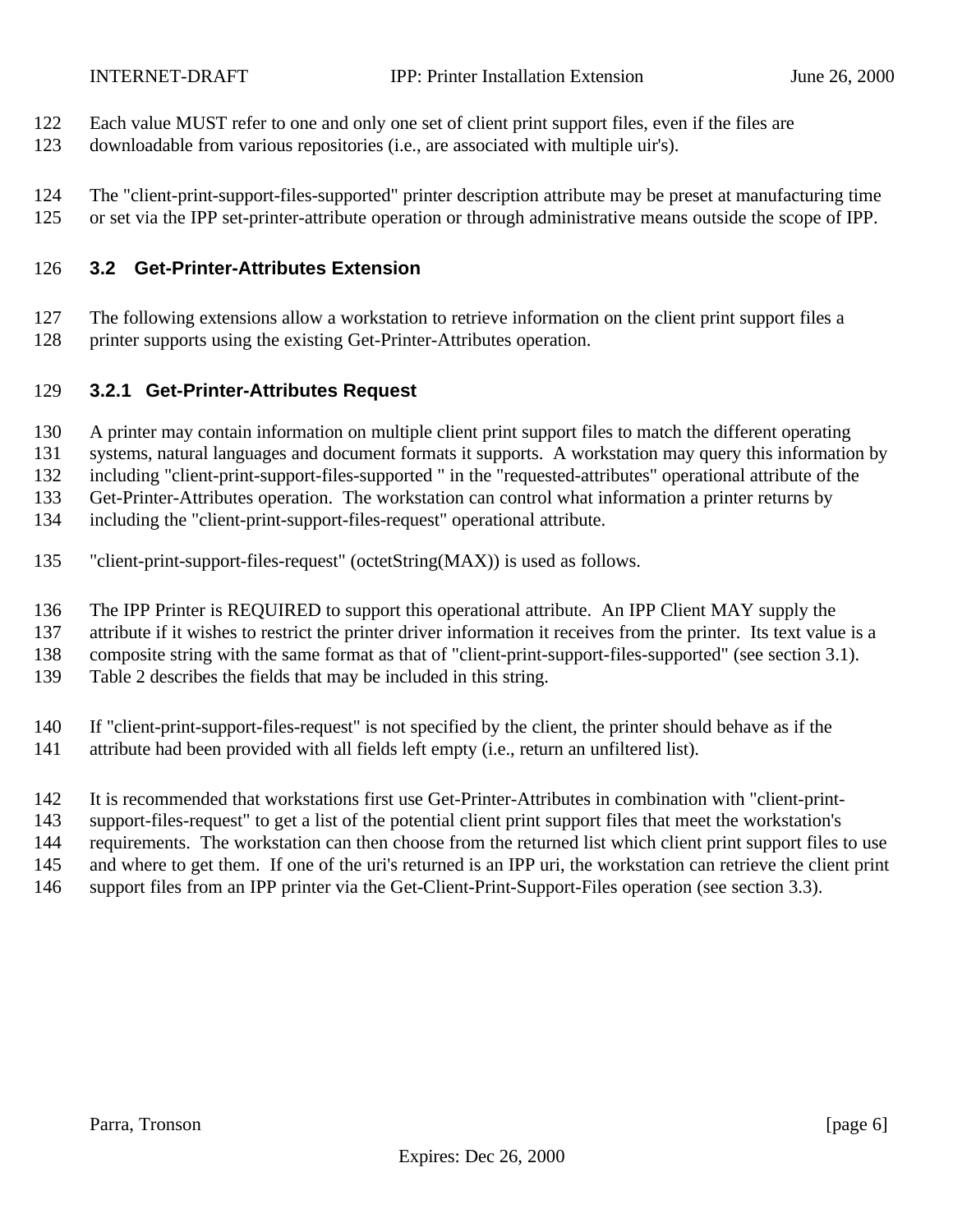| <b>Field name</b>  | <b>Field value</b>                                                                                                                                                                                                                                                             |
|--------------------|--------------------------------------------------------------------------------------------------------------------------------------------------------------------------------------------------------------------------------------------------------------------------------|
| "uri-scheme"       | One or more OPTIONAL strings instructing the printer to only return information<br>on client print support files that can be located at uri's of the specified uri schemes.<br>If not present, the printer does not filter the information it returns based on uri-<br>scheme. |
| "os-type"          | One or more OPTIONAL strings instructing the printer to only return information<br>on client print support files that support the specified operating systems. If not<br>present, the printer does not filter the information it returns based on os-type.                     |
| "document-format"  | One or more OPTIONAL strings instructing the printer to only return information<br>on client print support files that support the specified document formats. If not<br>present, the printer does not filter the information it returns based on document<br>format.           |
| "natural-language" | One or more OPTIONAL strings instructing the printer to only return information<br>on client print support files that support the specified natural languages. If not<br>present, the printer does not filter the information it returns based on natural<br>language.         |
| "compression"      | One or more OPTIONAL strings instructing the printer to only return information<br>on client print support files that use the specified compressions. If not present, the<br>printer does not filter the information it returns based on compression.                          |

#### 147 **Table 2. client-print-support-files-request fields**

#### 148 **3.2.2 Get-Printer-Attributes Response**

149 A printer MUST return the "client-print-support-files-supported" attribute in the "printer-object" attribute

150 group when a requested by a client. Each returned attribute value must satisfy the criteria specified by the

151 client in the request.

#### 152 **3.3 Get-Client-Print-Support-Files**

153 This OPTIONAL operation allows a client to download client print support files from an IPP Printer.

#### 154 **3.3.1 Get-Client-Print-Support-Files Request**

- 155 The following sets of attributes are part of the Get-Client-Print-Support-Files request:
- 156 Group 1: Operation Attributes
- 157 Natural Language and Character Set: 158 The "attributes-charset" and "attributes-natural-language" attributes as described in [ipp-mod], 159 section 3.1.4.1.

Parra, Tronson [page 7]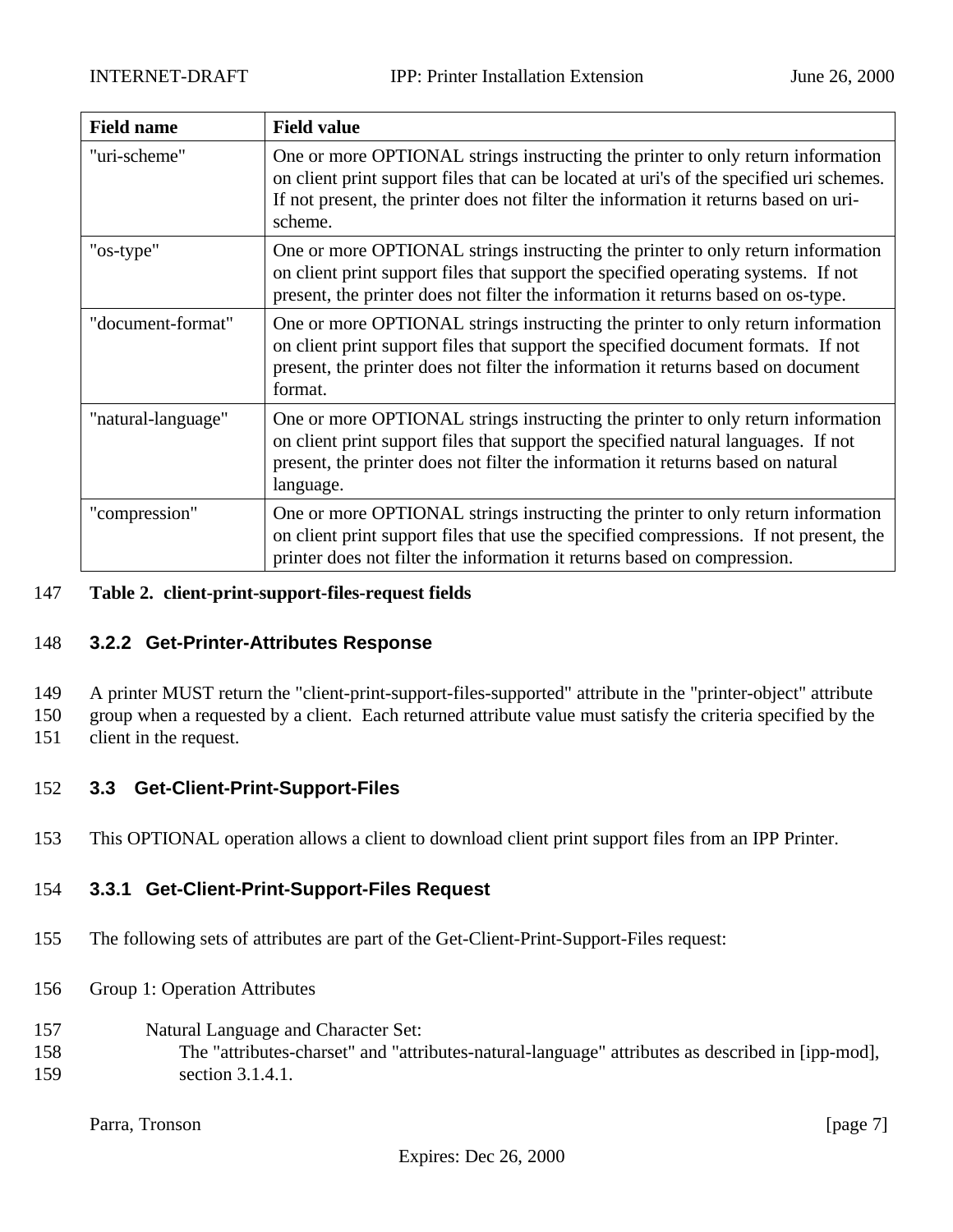| The "printer-uri" (uri) operation attribute which is the target for this operation as described in     |
|--------------------------------------------------------------------------------------------------------|
|                                                                                                        |
|                                                                                                        |
| The "requesting-user-name" (name(MAX)) attribute SHOULD be supplied by the client as                   |
|                                                                                                        |
|                                                                                                        |
| The client MUST supply this attribute specifying the criteria the returned client print support        |
| files should meet. If more than one set of client print support files meet the specified criteria, the |
| printer returns the first one it encounters. The format and semantics of this attribute's value are    |
| identical to those of the Get-Printer-Attributes operational attribute of the same name described      |
|                                                                                                        |
|                                                                                                        |
|                                                                                                        |

### **3.3.2 Get-Client-Print-Support-Files Response**

 The Printer object returns the following sets of attributes as part of the Get-Client-Print-Support-Files Response:

- Group 1: Operation Attributes
- Status Message:
- In addition to the REQUIRED status code returned in every response, the response OPTIONALLY includes a "status-message" (text(255)) operation attribute as described in [ipp-mod], sections 13 and 3.1.6.
- Natural Language and Character Set: The "attributes-charset" and "attributes-natural-language" attributes as described in [ipp-mod], 182 section 3.1.4.2.
- Group 2: Unsupported Attributes

See [ipp-mod], section 3.1.7 for details on returning Unsupported Attributes.

Group 3: Printer Object Attributes

- "client-print-support-files-supported" (octetString(MAX)).
- The Printer object MUST return this attribute if the response includes Group 4 (i.e., if a set of client print support files that meets the client's criteria was found and is included in the response). The provided text string MUST use the format shown in section 3.1. This attribute identifies the properties of the returned client print support files.

Group 4: Client Print Support Files

 The printer MUST supply the client print support files that match the client's criteria following the "end-of-attributes" tag. All necessary files must be compressed into a single file.

Parra, Tronson [page 8]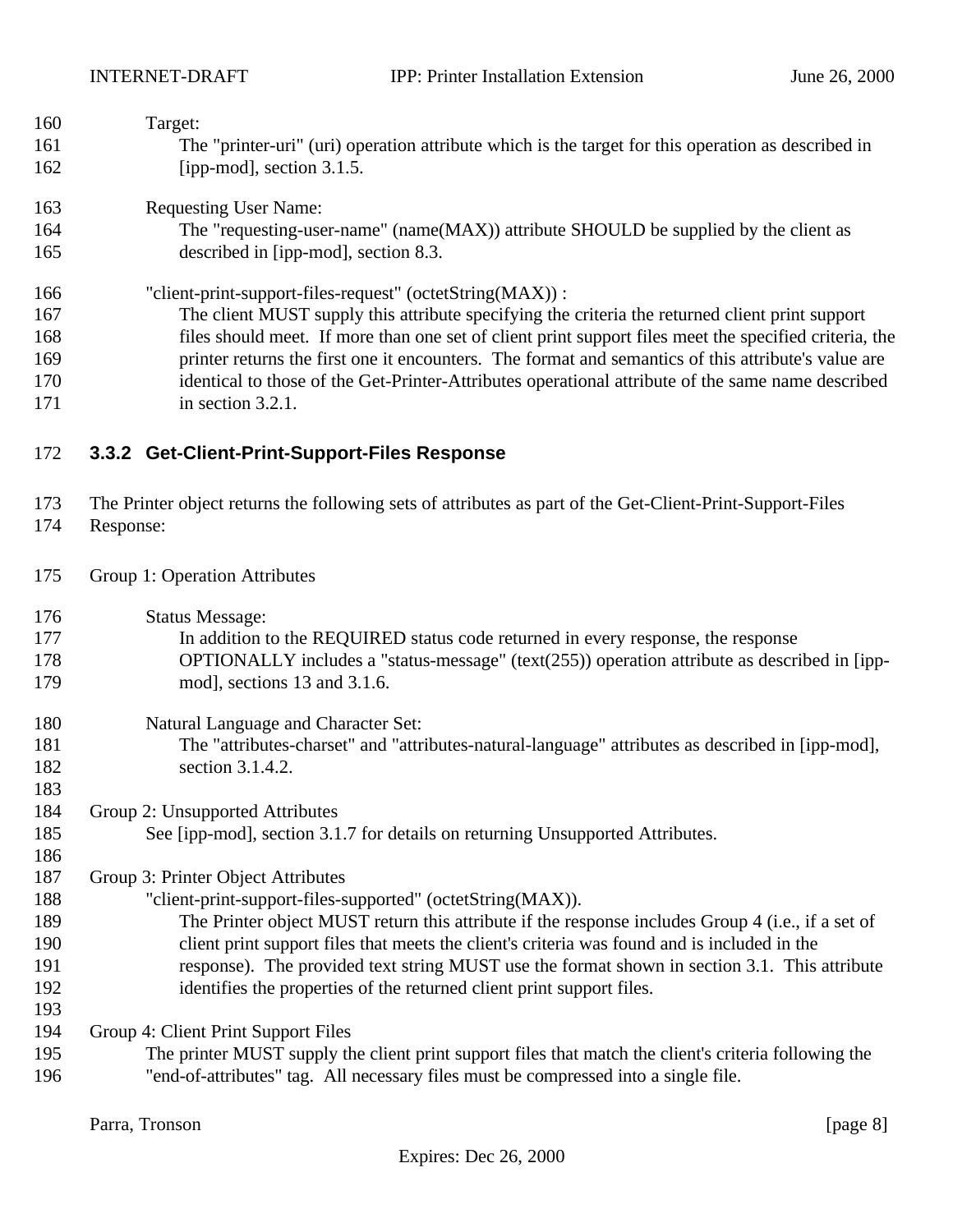### **4 Encoding of the Operation Layer**

This extension uses the operation layer encoding described in [ipp-pro].

## **5 Encoding of Transport Layer**

- This specification uses the transport layer encoding described in [ipp-pro] with the following extensions.
- New syntax tags:
- 0x4A longTextWithLanguage
- 0x4B longTextWithoutLanguage
- New Error codes:
- 0x04XX clnt-err-client-print-support-file-not-found
- New Operation code
- 0x00XX Get-Client-Print-Support-Files

## **6 IANA Considerations**

 IANA-registered operating system names are required by this spec. All other IANA considerations are already addressed by IPP.

### **7 Internationalization Considerations**

 All text representations introduced by this specification adhere to the internationalization-friendly representation supported by IPP. This work is also accommodates the use of client print support files of different languages.

# **8 Security Considerations**

The IPP Model and Semantics document [ipp-mod] discusses high-level security requirements (Client

Authentication, Server Authentication and Operation Privacy). Client Authentication is the mechanism by

which the client proves its identity to the server in a secure manner. Server Authentication is the mechanism

- by which the server proves its identity to the client in a secure manner. Operation Privacy is defined as a
- mechanism for protecting operations from eavesdropping.
- Only operators of a printer should be allowed to set the "printer-driver-supported" attribute and only users of the printer should be allowed to query that information.
- Printers that support the Get-Client-Print-Support-Files operation are REQUIRED to implement TLS to
- enable users to reliably authenticate the source of the client print support files.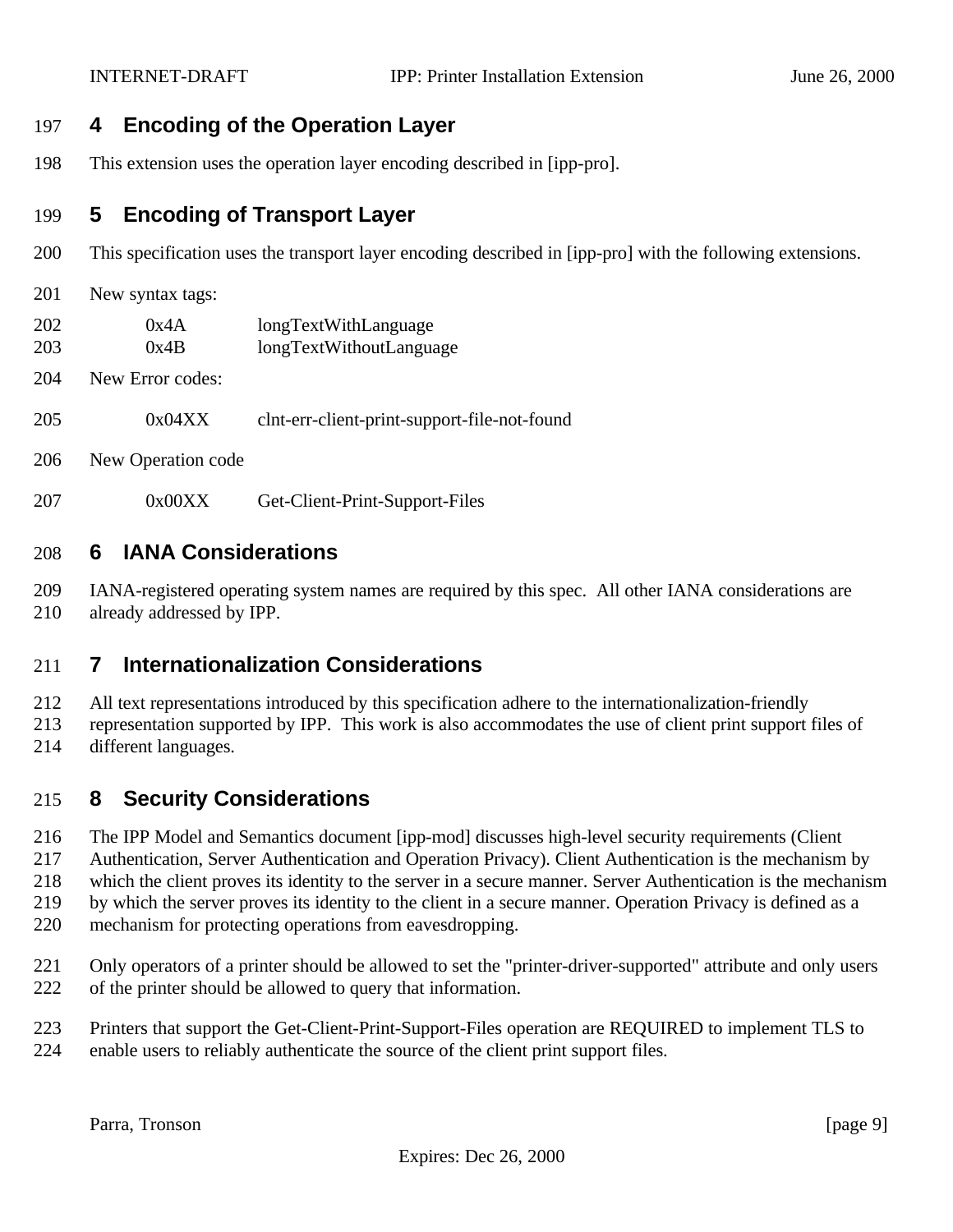### **9 References**

#### 227 [ipp-mod]

| – – 1      | TIDD IIIOUT                                                                                                             |
|------------|-------------------------------------------------------------------------------------------------------------------------|
| 228        | R. deBry, T. Hastings, R. Herriot, S. Isaacson, P. Powell, "Internet Printing Protocol/1.0: Model and                   |
| 229        | Semantics", <draft-ietf-ipp-model-v11-06.txt>, March 1, 2000.</draft-ietf-ipp-model-v11-06.txt>                         |
| 230<br>231 | $\vert$ ipp-pro $\vert$<br>Herriot, R., Butler, S., Moore, P., Tuner, R., "Internet Printing Protocol/1.1: Encoding and |
| 232        | Transport", draft-ietf-ipp-protocol-v11-05.txt, March 1, 2000.                                                          |

[os-names]

 IANA, "Operating System Names", www.isi.edu/in-notes/iana/assignments/operating-system-names, February 3, 2000.

### [rfc2026]

S. Bradner, "The Internet Standards Process -- Revision 3", RFC 2026, October 1996.

#### [rfc2616]

 R. Fielding, J. Gettys, J. Mogul, H. Frystyk, L. Masinter, P. Leach, T. Berners-Lee, "Hypertext Transfer Protocol - HTTP/1.1", RFC 2616, June 1999.

## **10 Author's Addresses**

| 242 | Hugo Parra |
|-----|------------|
|     |            |

- Novell, Inc. 1800 South Novell Place
- Provo, UT 84606
- Phone: 801-861-3307
- Fax: 801-861-4025
- e-mail: hparra@novell.com
- 
- Ted Tronson
- Novell, Inc.
- 1800 South Novell Place
- Provo, UT 84606
- Phone: 801-861-3338
- Fax: 801-861-4025
- e-mail: ttronson@novell.com
- 

# **11 Full Copyright Statement**

Copyright (C) The Internet Society (2000). All Rights Reserved.